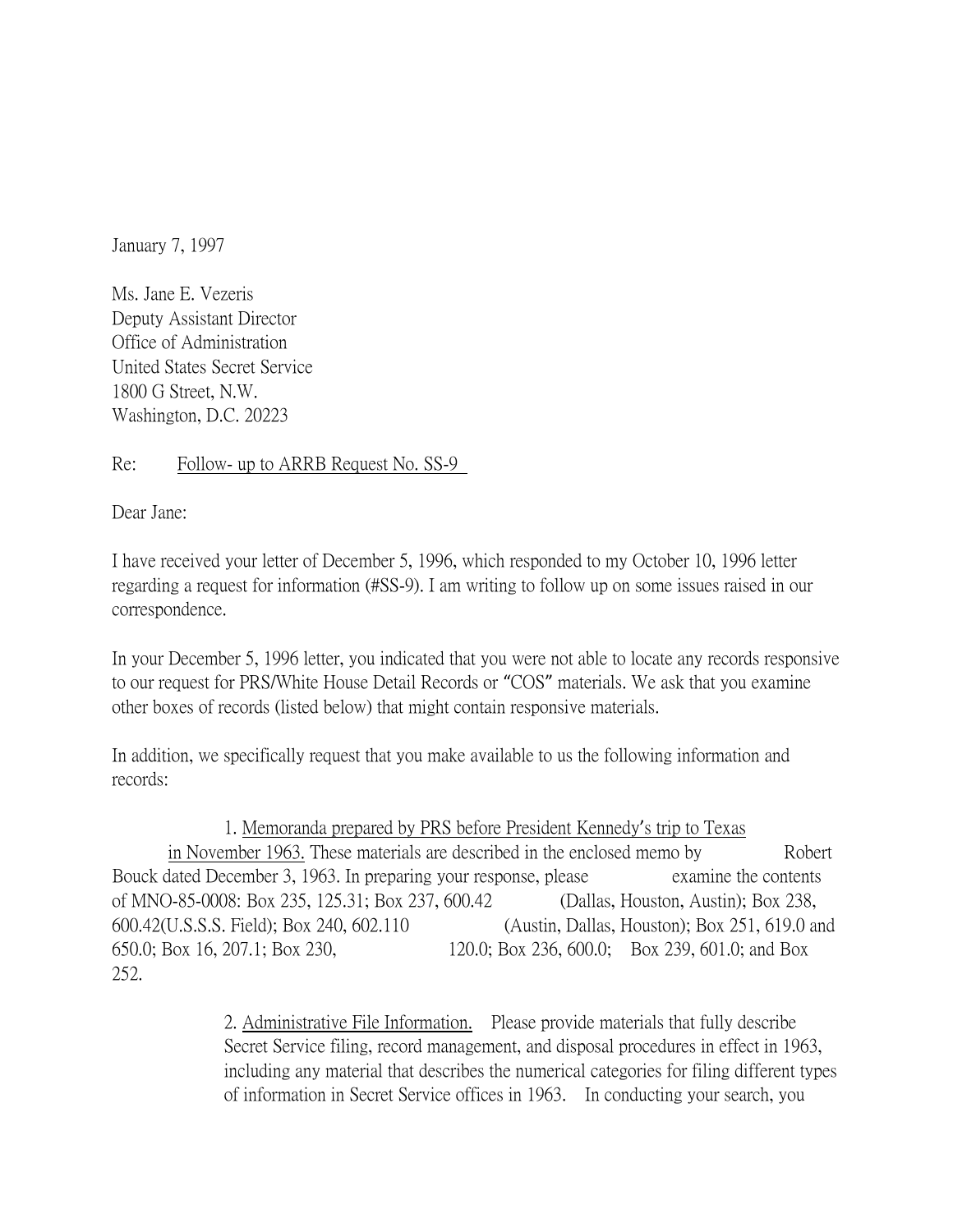should review all appropriate Secret Service files, including MNO-85-0012, Box 16-B; Box 5-

Ms. Jane E. Vezeris January 7, 1997 Page 2

B, 132.11 and 140.0; Box 8-B, 102.0; Box 227; and Box 229, 102.9

3. ASAIC Martineau's correspondence. I am enclosing a portion of the HSCA interview with Assistant Special Agent Maurice Martineau (Chicago) which refers to "COS"material in 1963. We ask that you examine files from Chief Rowley's office where Agent Martineau's correspondence for 1963 and 1964 would have been placed.

4. Special Agent Noonan's notebooks and files. I am also enclosing a portion of the HSCA interview with SA Joseph Noonan(Chicago). On page 4, Noonan mentioned that agents from the Chicago office were instructed to send "memos, files and...notebooks to Washington." We ask that you examine your files from the Chief's office in 1963, for Noonan's materials. In preparing your response, please examine the contents of MNO-85-0012, Box 86, 702.21 and 703.1; and Box 229, 111.

We request that you make these records available to us by February 19, 1997.

We appreciate your assistance in this matter.

Sincerely yours,

David G. Marwell Executive Director

enclosures

cc: Mr. Donald Personette